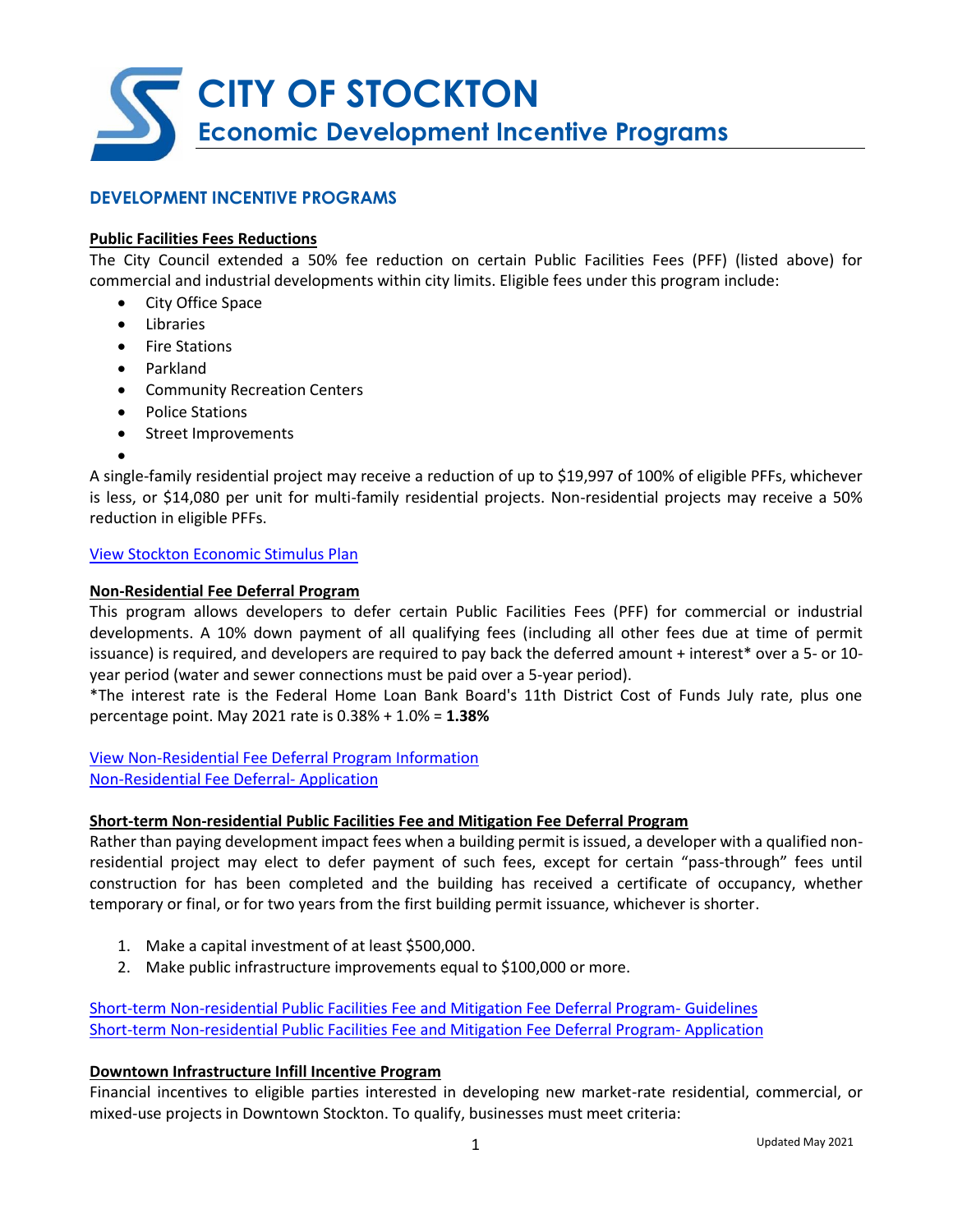- 1. Develop a minimum of 35 new market-rate residential units and/or develop a minimum of 30,000 square feet of new, or newly renovated, retail or commercial space.
- 2. Be located within the program boundary, which includes Center Street to the west, Park Street to the north, ACE Rail/Union Pacific Railroad to the east, and Washington Street to the south.
- 3. Make a capital investment of at least \$500,000.
- 4. Eligible public infrastructure improvements must equal \$100,000 or more.

# [View the Downtown Infrastructure Infill Incentive Program.](http://stocktonca.gov/government/departments/econDev/eDevBusInf.html#:~:text=Downtown%20Infrastructure%20Infill%20Incentive%20Program&text=Develop%20a%20minimum%20of%2035,renovated%2C%20retail%20or%20commercial%20space&text=Eligible%20public%20infrastructure%20improvements%20must%20equal%20%24100%2C000%20or%20more)

# **Downtown Financial Incentive Program**

Reduces or eliminates the cost of building permits and certain public facility fees for the rehabilitation or reuse projects of an existing vacant space in the downtown area through a grant reimbursement.

[View the Downtown Financial Incentive Program Guidelines.](http://www.stocktongov.com/files/DFIP_Program_Guidelines.pdf) [Apply for the Downtown Financial Incentive Program.](https://portal.neighborlysoftware.com/stocktonca/Participant)

# **Use Tax Business Incentive Rebate Program**

The Use Tax Business Incentive Program provides a rebate to Stockton businesses that purchase equipment, materials, and fixtures (\$500,000+) made outside of California and for construction projects exceeding \$5 million. When necessary forms and program requirements are met, the business can receive a rebate of up to 25% of net new use tax received by the City of Stockton. There is no cost to participate and you would not pay more tax than you would otherwise.

# [View Stockton Use Tax Business Incentive Rebate Program.](http://qcode.us/codes/stockton/view.php?topic=3-3_16-3_16_190)

# **Commercial Facade Improvement Forgivable Loan Program**

Designed to assist property owners in eligible areas to make exterior cosmetic improvements to commercial properties with forgivable loans up to \$100,000.

[View the Commercial Façade Improvement Forgivable Loan Program Guidelines.](http://www.stocktonca.gov/files/Facade_Guideline.pdf) [Apply for a Commercial Façade Improvement Forgivable Loan.](https://portal.neighborlysoftware.com/stocktonca/participant)

# **Commercial Lien Forgiveness Incentive Program**

This incentive will allow forgiveness for certain liens imposed by the City for the public purpose of facilitating substantial investment, improvements, and blight abatement to eligible properties. Liens must exceed \$5,000. An application must be submitted to the Economic Development Department for review of eligibility. If eligible, the applicant will proceed to negotiations with City staff to determine criteria for the project.

# [View the Commercial Lien Forgiveness Incentive Program.](http://stocktonca.gov/government/departments/econDev/eDevBusLien.html#:~:text=Commercial%20Lien%20Forgiveness%20Incentive%20Program,blight%20abatement%20to%20eligible%20properties.&text=Liens%20must%20exceed%20%245%2C000)

# **Residential Neighborhood Reinvestment Program**

This reinvestment tool promotes neighborhood revitalization. Property owners may apply for this program when the City has imposed fines for non-compliance with municipal codes on residential properties. The program will allow forgiveness of certain liens for eligible properties. An application must be submitted to the Economic Development Department for review of eligibility with consultation and coordination with the Neighborhood Services Division. If eligible, the applicant will proceed to negotiations with City staff and outline terms and amount to be forgiven. Penalties will only be forgiven if the improvements are completed and inspection by the City is finalized.

[View the Residential Neighborhood Reinvestment Program.](http://stocktonca.gov/government/departments/econDev/eDevBusLien.html#:~:text=Commercial%20Lien%20Forgiveness%20Incentive%20Program,blight%20abatement%20to%20eligible%20properties.&text=Liens%20must%20exceed%20%245%2C000)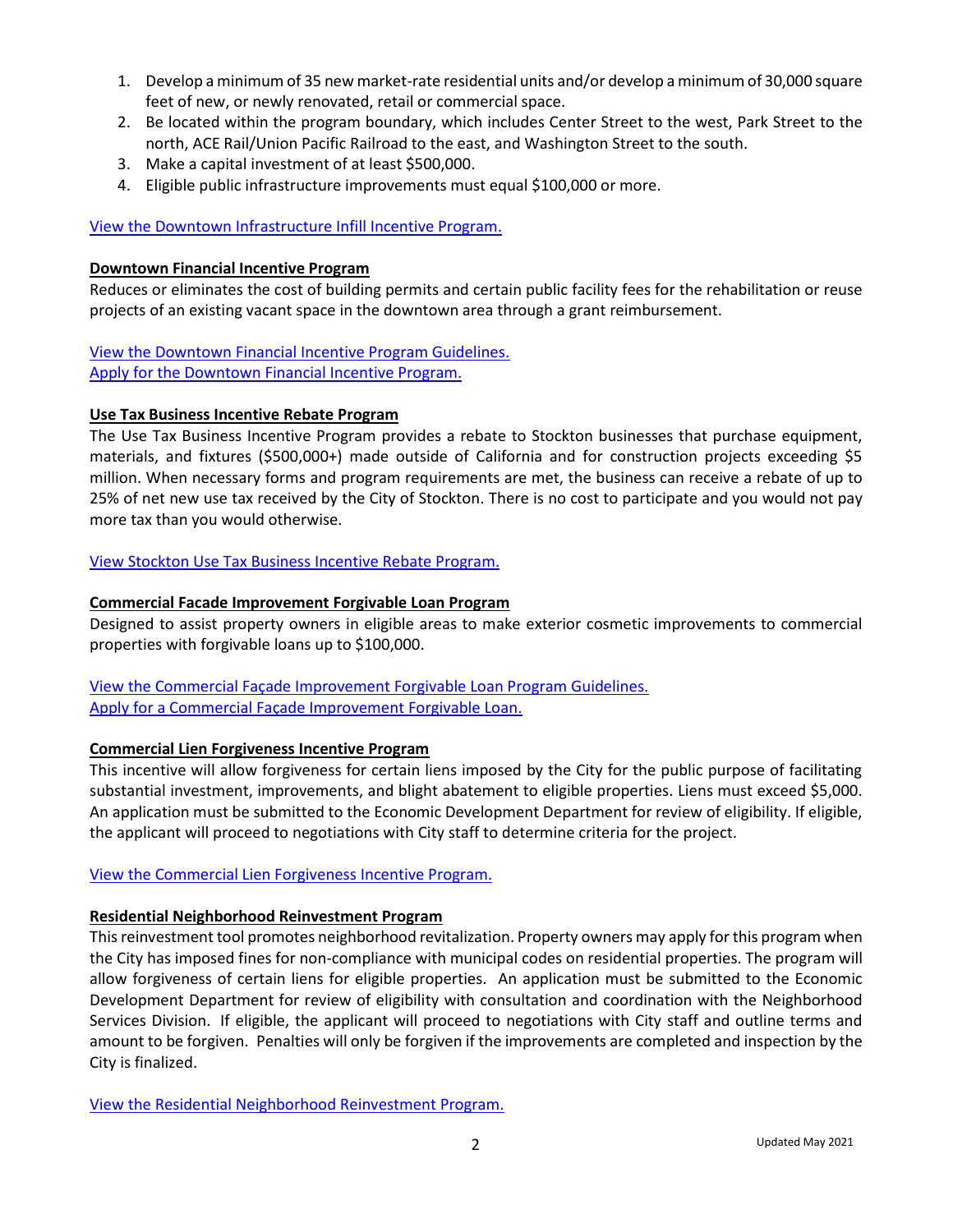# **Economic Review Committee and Project Coordinator (ERC)**

In order to provide feedback on preliminary site plans and potential project requirements/permits, the City can schedule an informal meeting with developers and representatives from various City departments. The representatives can provide relevant information about possible project challenges. Additionally, an Economic Development staffer will be assigned as a "Project Coordinator" who will track your project through the permitting process until completion.

[Review the Economic Review Committee \(ERC\) Service.](http://stocktonca.gov/government/departments/econDev/eDev.html#:~:text=The%20Economic%20Review%20Committee%20is,feedback%20on%20preliminary%20site%20plans.)

# **Statewide Community Infrastructure Program (SCIP)**

Allows property owners to finance development impact fees and public capital improvements through low-cost, long-term, tax-exempt financing. Selected public capital improvements and the development impact fees to the City will be financed by the issuance of tax-exempt bonds by the California Statewide Communities Development Authority.

Also, the City often provides fee estimates for potential projects to help provide a better understanding of what financial resources will be required to move a project forward.

[Review the Statewide Community Infrastructure Program \(SCIP\).](http://www.stocktonca.gov/government/departments/econDev/eDevBusRes.html)

#### **Development Fee Estimates**

The City can provide free fee estimates for potential projects to help provide a better understanding of what financial resources will be required to move a project forward.

[Review the Development Fee Estimates](http://www.stocktonca.gov/government/departments/permitCenter/pvalue.html)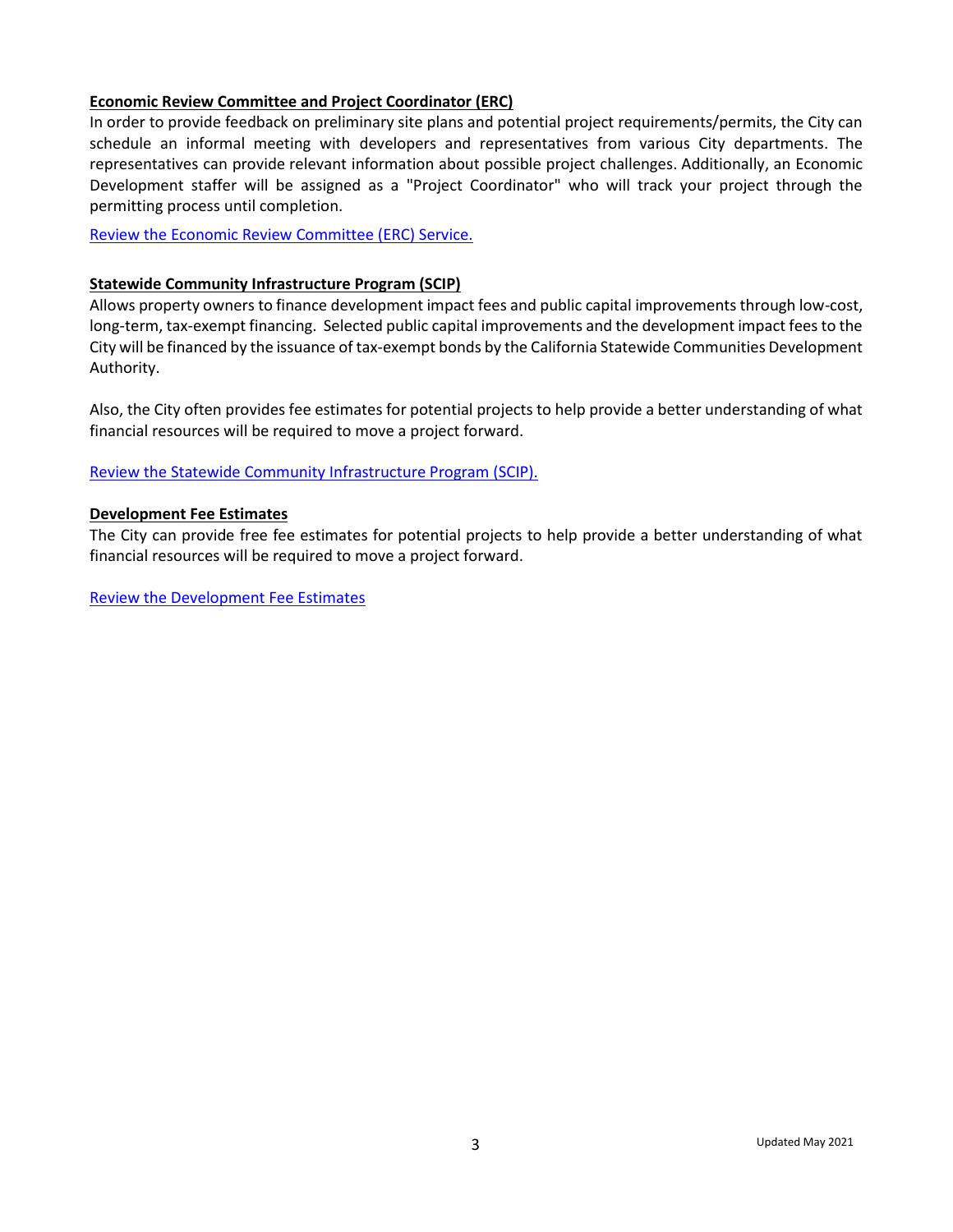# **BUSINESS ASSISTANCE PROGRAMS**

#### **Local Business Preference Ordinance**

Stockton businesses receive a 5% bid preference on City purchase of goods and services.

#### [View the Local Business Preference Ordinance.](https://qcode.us/codes/stockton/view.php?topic=3-3_68-i-3_68_090#:~:text=percent%20bid%20preference.-,Local%20merchants%20who%20have%20a%20physical%20business%20location%20within%20the,(5)%20percent%20bid%20preference.)

#### **Office and Industrial Sales Tax Incentive Program**

Eligible companies may receive up to a 65% rebate of net new sales tax revenue received by the City.

[View the Office and Industrial Sales Tax Incentive Program.](http://www.stocktonca.gov/government/departments/econDev/eDevSalesTax.html)

#### **Property Assessed Clean Energy Programs (PACE)**

The City of Stockton provides programs for property owners to finance the purchase and installation of infrastructure improvements to their properties with no up-front costs for:

- Renewable Energy
- Energy and water efficiency improvements
- Water conservation upgrades, and/or
- Electric vehicle charging

Property owners repay the financing through an assessment on their property, collected on their tax bills at the same time and in the same way as property taxes. If the owner sells the property, the repayment obligation remains with the property and does not need to be paid off at the time of escrow closing. Click on the External Links at the bottom of page to learn more about:

- CaliforniaFIRST [www.renewfinancial.com/commercial](http://www.renewfinancial.com/commercial)
- Dividen[d www.dividendfinance.com/commercial-pace-financing](http://www.dividendfinance.com/commercial-pace-financing)
- HERO Program
- Ygrene Energy [www.ygrene.com](http://www.ygrene.com/)
- California Statewide Communities Development Authority (CSCDA)
- California Municipal Finance Authority (CMFA)

#### [Review the Property Assessed Clean Energy \(PACE\) Program.](http://www.stocktonca.gov/government/departments/econDev/eDevBusRes.html)

#### **Statewide Community Infrastructure Program (SCIP)**

Allows property owners to finance development impact fees and public capital improvements through low-cost, long-term, tax-exempt financing. Selected public capital improvements and development impact fees to the City will be financed by the issuance of tax-exempt bonds by the CA Statewide Communities Development Authority.

Certain programs require an application

Certain programs are subject to the availability of funds

For more information, visit [www.stocktonca.gov/econdev](http://www.stocktonca.gov/econdev) or contact the City of Stockton Economic Development Department at (209) 937-8539 or [economic.development@stocktonca.gov.](mailto:economic.development@stocktonca.gov)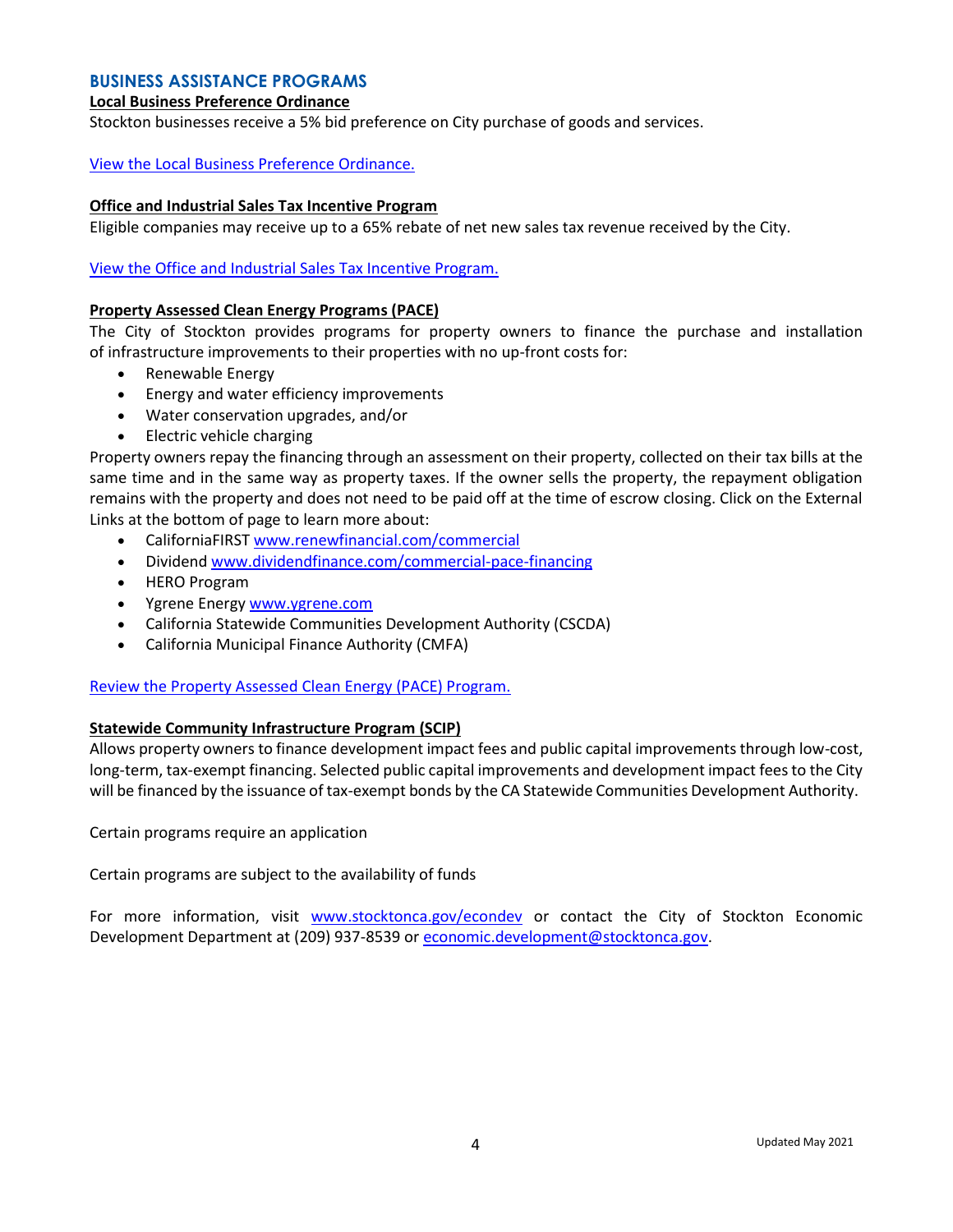# **Other Incentives**

# **Opportunity Zones**

The Opportunity Zones federal tax incentive allows investors to defer and potentially reduce the amount of capital gains tax paid for investments made within a designated Opportunity Zone. The City of Stockton has 19 Opportunity Zones offer a range of opportunities for growth and investment.

View California [Opportunity Zone Information](https://opzones.ca.gov/) [View Stockton Opportunity Zone](http://www.advantagestockton.com/opzones.html) Opportunities

# **California Competes Tax Credit**

California Competes Tax Credit is an income tax credit available to businesses that want to come to California or stay and grow in California. Criteria for competition are based on eleven factors which include: the number of jobs to be created or retained, compensation paid to employees, amount of investment, extent of poverty in a business development area, other incentives available in California or other states, duration of project and commitment to remain in the state, overall economic impact, strategic importance to state, region and locality, opportunity to future growth and expansion, extent the benefit to the state exceeds the amount of the tax credit. Approved credits may be recaptured if a business fails to fulfill the terms and conditions of the contract. 25% of these credits will be designated for small business.

# [View the California Competes Tax Credit Information](https://business.ca.gov/california-competes-tax-credit/)

# **New Employment Credit**

The New Employment Credit (NEC) is available for each taxable year beginning on or after January 1, 2014, and before January 1, 2026, to a qualified taxpayer that hires a qualified full-time employee on or after January 1, 2014, and pays or incurs qualified wages attributable to work performed by the qualified full-time employee in a designated census tract or economic development area [herein referred to as a designated geographic area (DGA)], and that receives a tentative credit reservation for that qualified full-time employee. In addition, an annual certification of employment is required with respect to each qualified full-time employee hired in a previous taxable year. In order to be allowed a credit, the qualified taxpayer must have a net increase in the total number of full-time employees in California.

# [View the California New Employment Credit](https://www.ftb.ca.gov/file/business/credits/new-employment-credit/index.html)

# **Sales Tax Exemption**

Manufacturers and certain research and developers are allowed to exclude the first \$200 million in equipment purchases from the State of California's share of sales tax (4.1875%). This statewide sales tax exemption is based on manufacturing equipment or research and development equipment purchased by companies in the business of all forms of manufacturing, research and development in biotechnology, and research and development in the physical, engineering and life sciences.

# [View the Manufacturing and Research and Development Tax Exemption](https://www.cdtfa.ca.gov/industry/manufacturing-exemptions.htm)

#### **Net Operating Loss Carryover**

California tax law allows businesses that experience a loss for the year to carry this loss forward to the next year in order to offset income in the years that follow subject to certain limitations. Businesses can carryover 100% of their NOL for up to 20 years.

[https://www.ftb.ca.gov/forms/2016/16\\_3805vins.pdf](https://www.ftb.ca.gov/forms/2016/16_3805vins.pdf)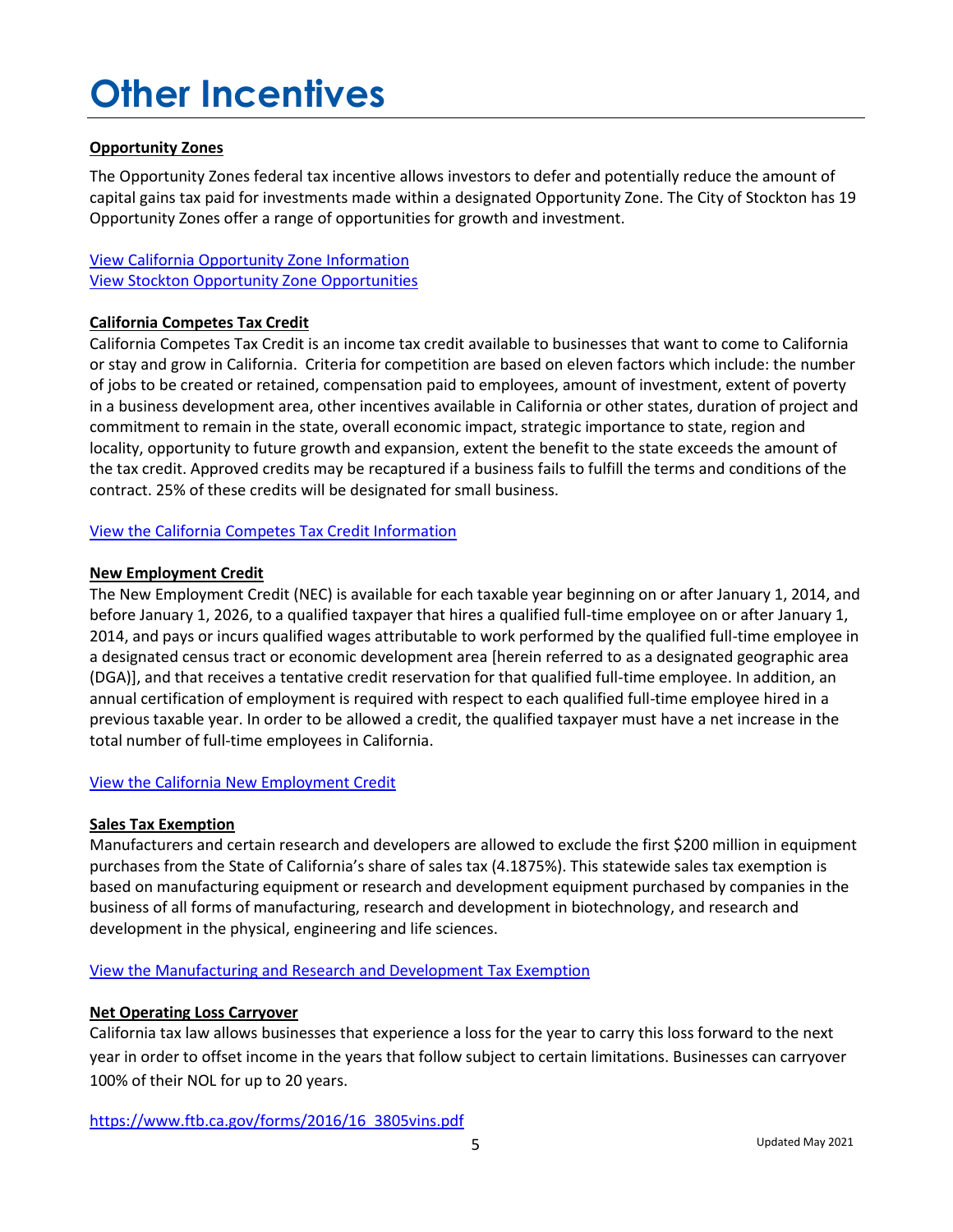# **California Alternative Energy & Advanced Transportation Financing Authority Sales & Tax Exclusions**

The program excludes from sales and use taxes purchases of qualified property:

- Used to either process or use recycled feedstock in the production of another product or soil amendment, or
- Used in an advanced manufacturing process, or
- Used to manufacture alternative source products or advanced transportation technologies.

# <https://www.treasurer.ca.gov/caeatfa/ste/index.asp>

#### **Manufacturing and Research & Development Equipment Exemption**

Manufacturers and research and development companies may qualify for a partial exemption of sales and use tax on certain manufacturing and research and development equipment purchases and leases.

# [https://www.cdtfa.c.gov/industry/manufacturing-exemptions.htm](https://www.cdtfa.ca.gov/industry/manufacturing-exemptions.htm)

#### **Pacific Gas & Electric Incentives**

#### **Economic Development Rate**

Newly approved economic development rates for companies with power loads of at least 200 kilowatts – that would otherwise locate operations and hire employees out of state. The rate will provide a 12 percent rate reduction for five years for those who avow that they need it to stay, site new operations, or expand existing facilities in California. To address the more acute challenges faced by cities and counties in PG&E's service area with unemployment rates at least 25 percent higher than the state average, the utility will offer a more significant rate reduction of 30 percent for five years. Eligibility will be determined by the Governor's Office of Business and Economic Development.

# [View the PG&E Economic Development Rate Fact Sheet](https://www.pge.com/includes/docs/pdfs/mybusiness/energysavingsrebates/economicdevelopment/factsheet/ed-rate_incentive_v4.pdf)

# **Energy Efficiency Rebates**

PG&E also offers energy efficiency rebates which pay customers cash back when they purchase and install energy-efficient equipment such as building envelope improvements, efficient motor and pumps and improved lighting.

#### [View PG&E Energy Efficiency Rebates](https://www.pge.com/en_US/large-business/save-energy-and-money/facility-improvement/custom-retrofit.page)

For more business incentives from [PG&E visit the website.](https://www.pge.com/en_US/business/save-energy-money/business-solutions-and-rebates/savings-by-industry/savings-by-industry.page)

#### **WorkNet**

San Joaquin County WorkNet is funded through the Federal Workforce Investment Act. WorkNet programs may be utilized as an extension of human resource services to provide an employer cost avoidance. Programs include:

- Coordinating services to assist a company with employee outreach, screening assessment and training.
- Employee outreach for recruitment can be implemented locally and statewide.
- Applicants can be screened and/or tested for valuable information ranging on aptitude to skills.

#### WorkNet [Job Training Information](http://www.sjcworknet.org/job-training.asp)